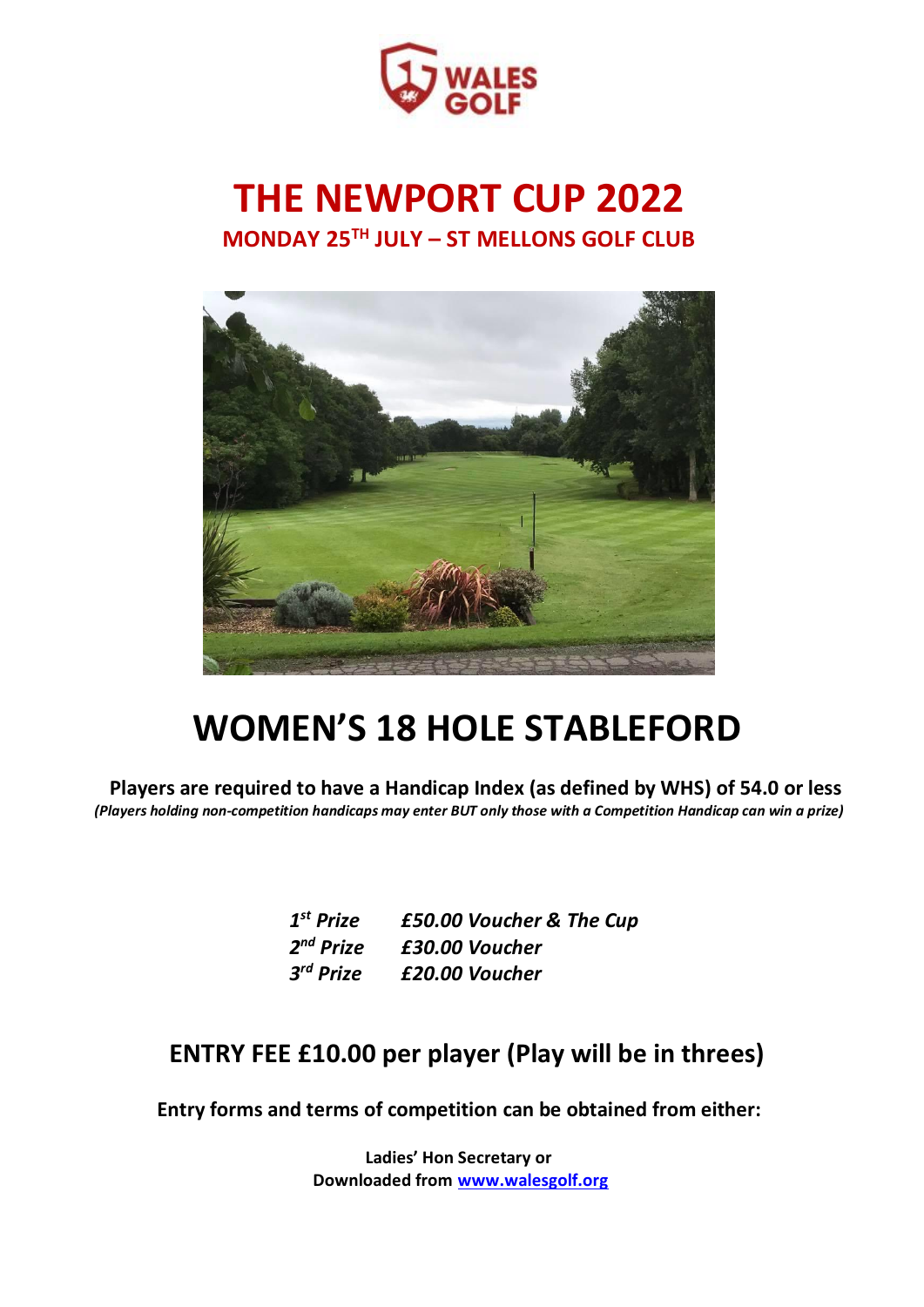

### **THE NEWPORT CUP 2022 TERMS OF COMPETITION**

- (a) The Newport Cup shall be open to all lady members of WG affiliated clubs who are amateur golfers and have a Handicap Index (as defined by WHS) of 54.0 or less.
- (b) A current Handicap Certificate must be produced to verify eligibility to compete. Unless the player is able to produce proof of handicap in accordance with WHS Regulations, she will be deemed to have acted as a marker.
- (c) An entry fee of £10 per player must accompany the completed entry form. This fee is non refundable once a starting time has been allocated.
- (d) Ties will be decided on the last 9, 6, 3 or 1 hole(s).
- (e) **Prizes:** The winner shall hold the Newport Cup for one year and will receive a £50 prize voucher, the runner up will receive a £30 prize voucher and  $3<sup>rd</sup>$  place will be awarded a £20 prize voucher.
- (f) All General Regulations for National Events as shown on the Wales Golf website shall apply.